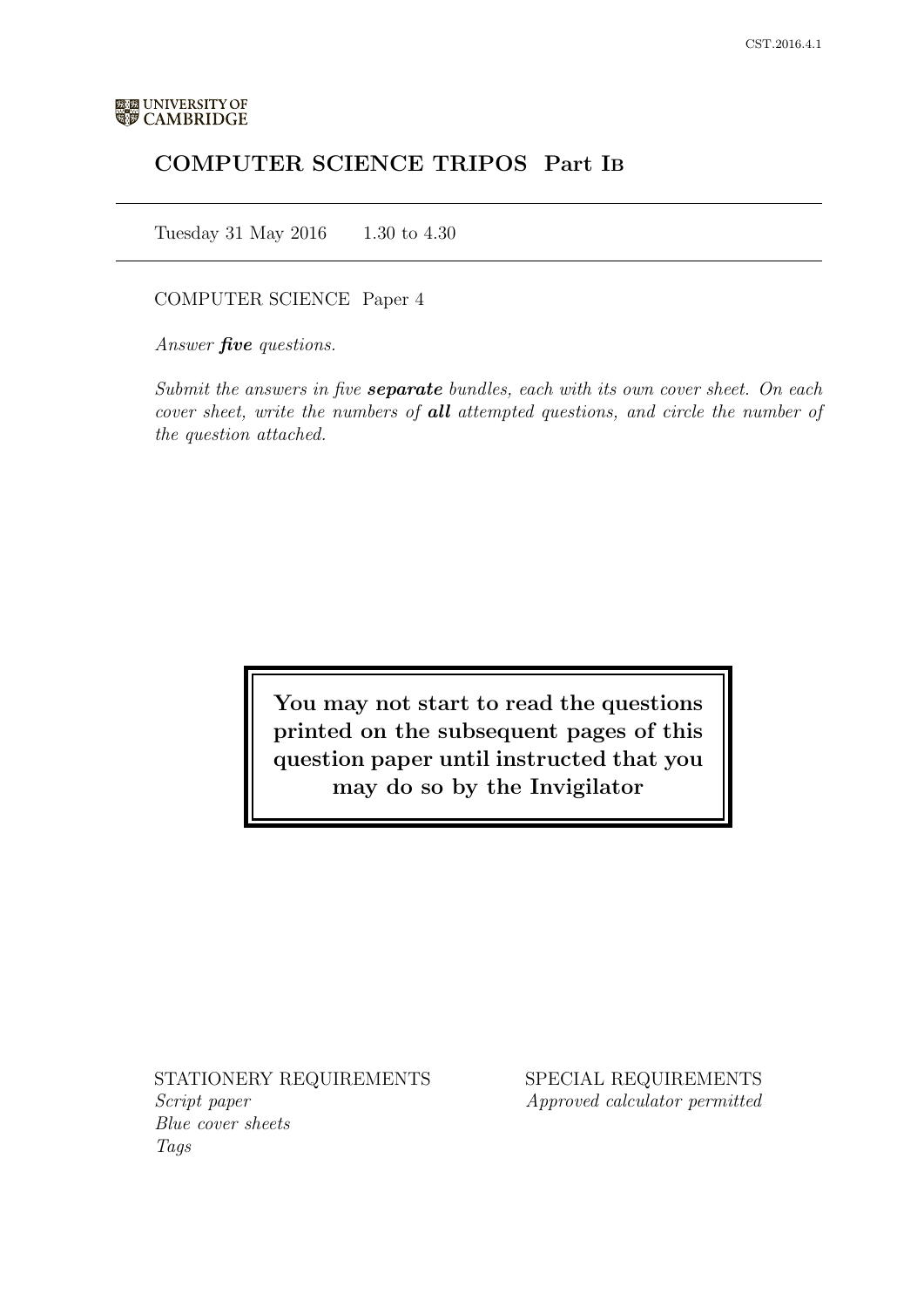# 1 Artificial Intelligence I

(a) A planning problem has start state  $\{\neg A, \neg B, \neg C, \neg D, \neg E\}$  and goal  $\{D, E\}$ . The following actions are available:



Give a detailed explanation of how the Partial Order Planning Algorithm can be used to solve this problem. [8 marks]

- (b) In order to include heuristics in your planning system you decide also to construct the planning graph for the problem in Part  $(a)$ . Provide a description of the first two state levels and the first action level in the planning graph, and explain why each item is included in each level. [4 marks]
- (c) You now wish to add a further action level and a further state level to the graph. Explain what new items will be added to each new level and why. You need not mention items that are identical to those in earlier levels, only those that are added now for the first time. [3 marks]
- (d) Provide an example of how each of the five possible kinds of mutex link will appear in the graph constructed in Part  $(b)$  and Part  $(c)$ . [5 marks]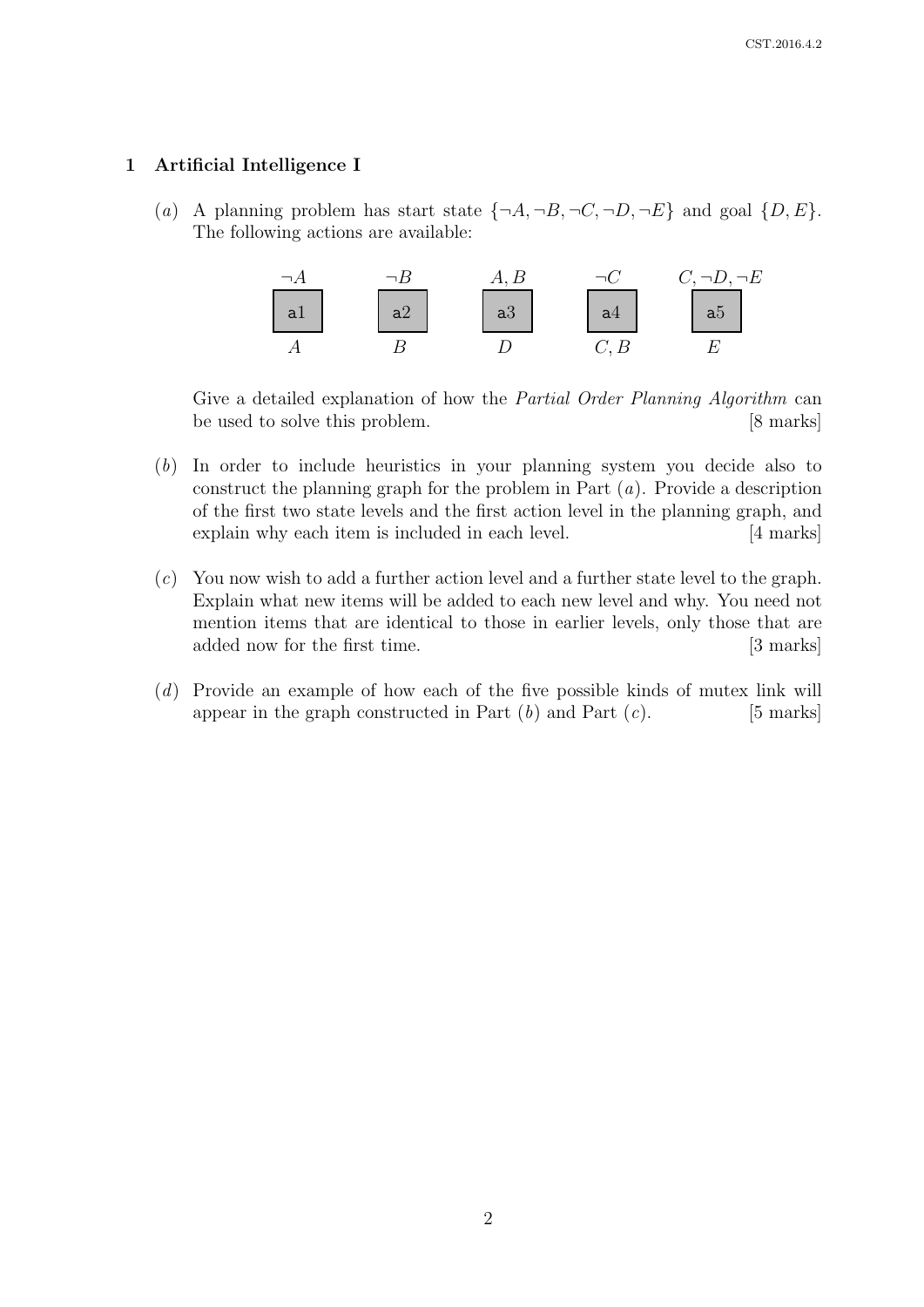# 2 Artificial Intelligence I

- (a) Provide a detailed description of the *Iterative Deepening*  $A^*$  (*IDA*<sup>\*</sup>) algorithm. Your answer should include a clear statement of the algorithm in pseudo-code, and a general description of how it works. [8 marks]
- (b) Explain how the IDA<sup>\*</sup> algorithm searches the following search tree. Numbers between nodes denote the cost of the path between those nodes, and numbers on the nodes denote the value of the heuristic for that node. [8 marks]



(c) Give two reasons why the IDA<sup>\*</sup> algorithm might prove unsuitable as a solution to a search problem, in each case giving a brief explanation of why this is the case, and suggesting a potential solution. [4 marks]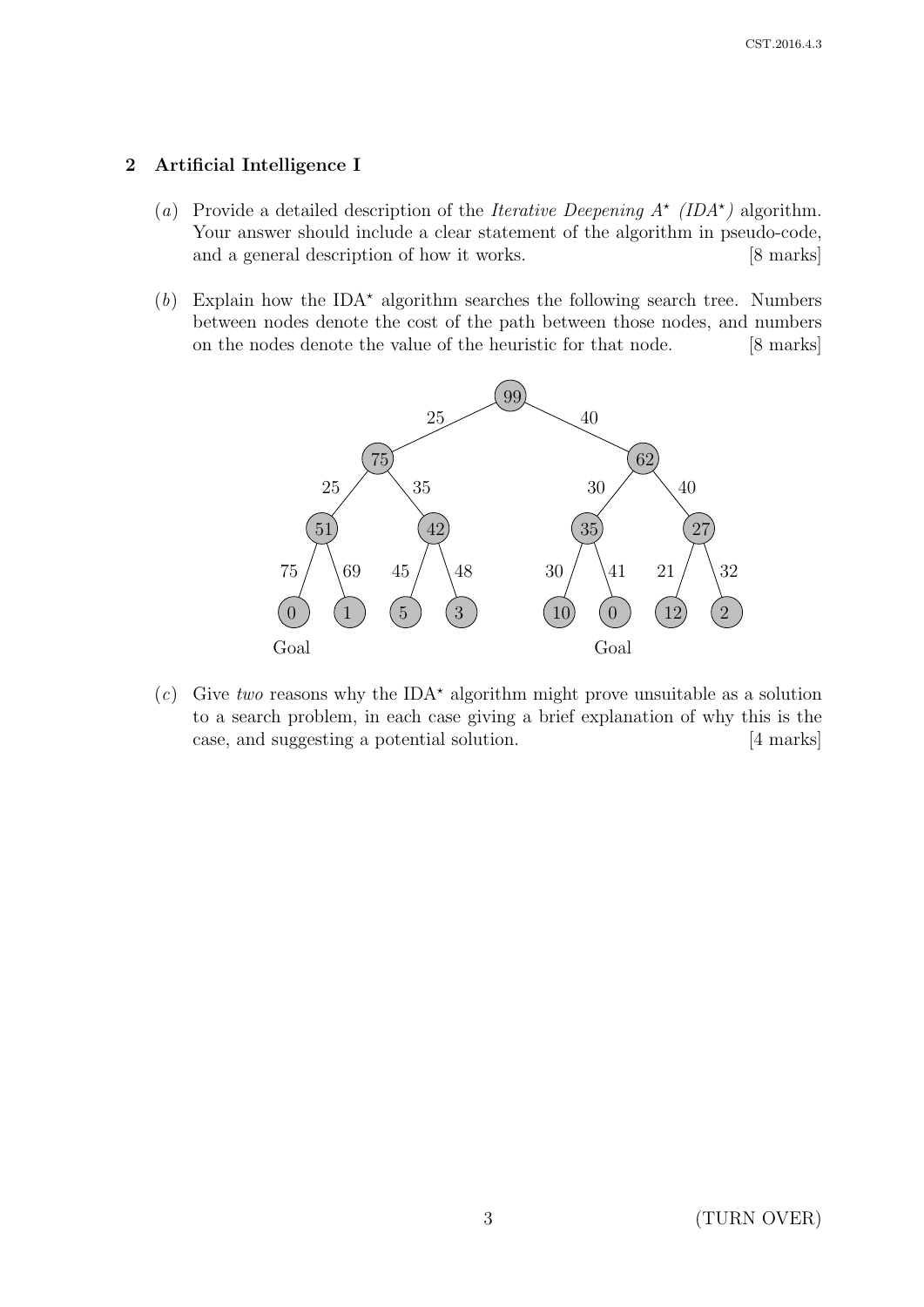### 3 Computer Graphics and Image Processing

A program is required to draw an arc from  $(0, 1)$  to  $(1, 0)$  of the circle centred at the origin with unit radius.

- (a) One approach would be to draw a segment of the cubic Overhauser curve defined by  $(-1, 0)$ ,  $(0, 1)$ ,  $(1, 0)$  and  $(0, -1)$ .
	- (i) Explain how a segment of an Overhauser curve in general can be represented as an Hermite cubic and so as a Bézier cubic. [4 marks]
	- (*ii*) Derive the formula for the resulting Bézier curve,  $P(t)$ . [3 marks]
	- (*iii*) Calculate the coordinates of  $P(\frac{1}{2})$  $\frac{1}{2}$ ). How large is the error? [*Hint*: √  $2 \approx$ 1.414.] [3 marks]
- $(b)$  Calculate revised control points for the Bézier curve so that it models the circular arc more accurately. [4 marks]
- (c) Describe in outline an alternative way of efficiently drawing the arc by calculating the pixels that lie on it directly. [6 marks]

### 4 Computer Graphics and Image Processing

- (a) Describe in detail the Cohen-Sutherland algorithm to clip a straight line segment against a rectangle. [8 marks]
- (b) Extend the algorithm from part (a) to clip a line against a three-dimensional viewing frustrum.  $\qquad \qquad$  [6 marks]
- $(c)$  Describe how to clip a Bézier curve against a screen rectangle. [6 marks]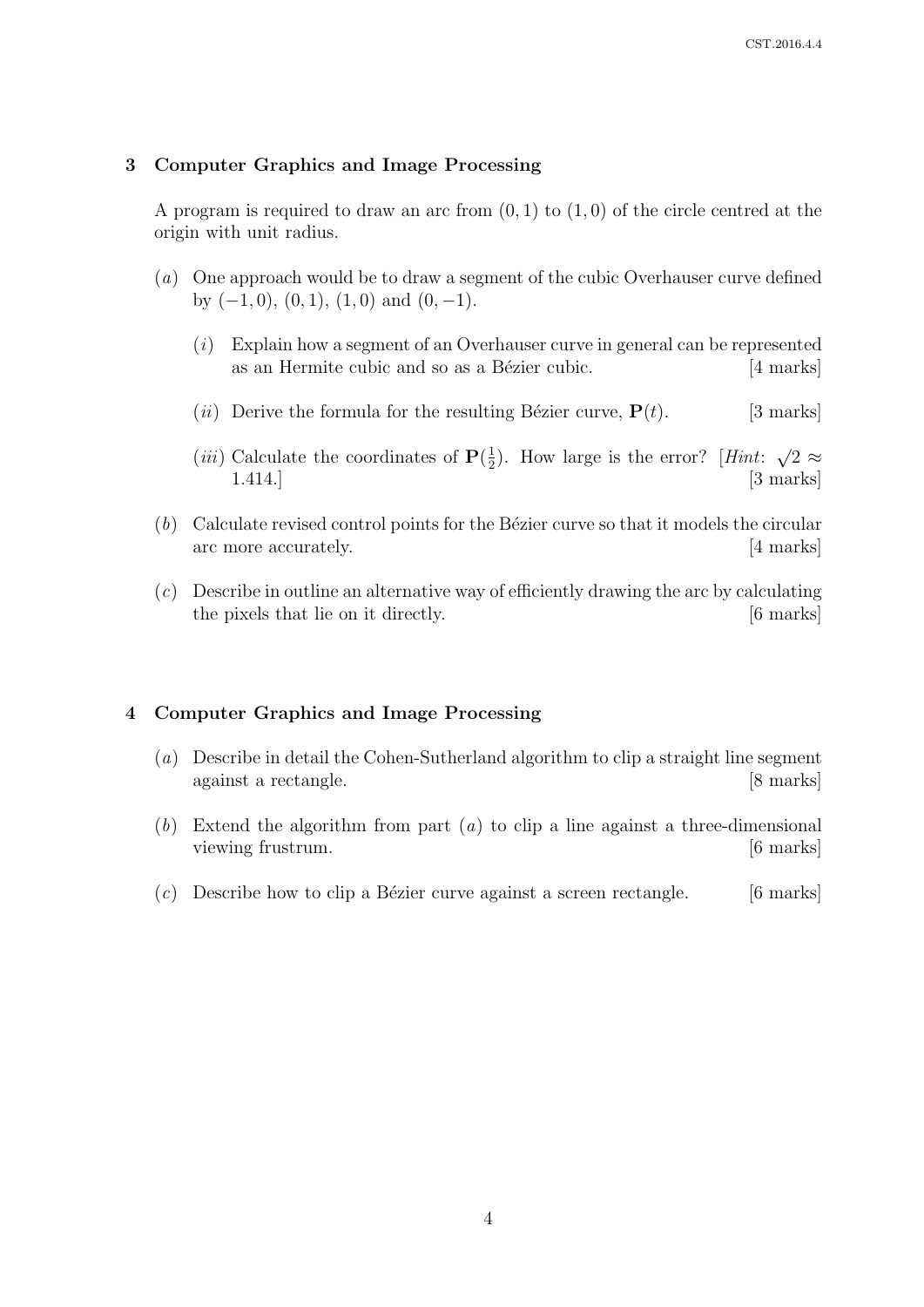#### 5 Databases

- (a) Define the concept of a functional dependency. [3 marks]
- (b) Suppose that relation R has m attributes. Give an upper bound on the number of functional dependencies that  $R$  could satisfy (including trivial dependencies). [3 marks]
- (c) Let  $R(A, B, C, D, E)$  be a relational scheme with the following dependencies.

$$
\begin{array}{rcl}\nA & \rightarrow & C \\
B, C & \rightarrow & D \\
A & \rightarrow & E \\
B, D & \rightarrow & C \\
C & \rightarrow & E \\
E & \rightarrow & D \\
E & \rightarrow & B\n\end{array}
$$

Which, if any, of these dependencies are redundant? [4 marks]

- (d) Suppose  $R(A, B, C)$  is a relational schema with functional dependency  $A \rightarrow B$ . What can you deduce about the results of  $\pi_{A,B}(R) \bowtie_A \pi_{A,C}(R)$ ? Justify your answer. [3 marks]
- (e) Suppose  $R(A, B, C)$  is a relational schema. In addition, you know that the following is always true in any correct database instance.

$$
R = \pi_{A,B}(R) \bowtie_A \pi_{A,C}(R).
$$

What can you deduce about the dependencies between attributes  $A, B$ , and  $C$ ? Prove any of your claims. [7 marks]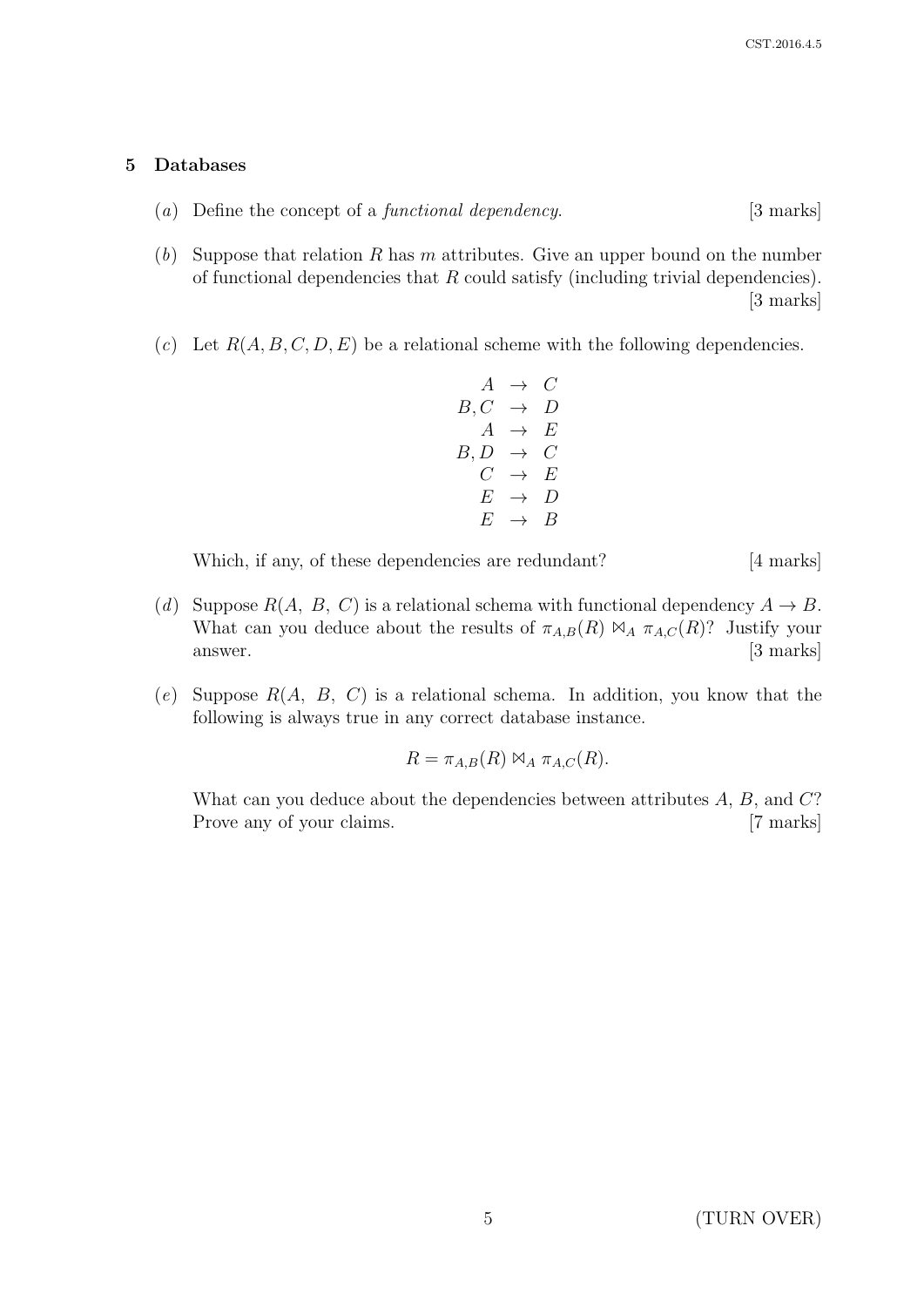#### 6 Databases

This question deals with the variety of approaches to database design.

- (a) What is meant by the term on-line transaction processing (OLTP)? [3 marks]
- (b) What is meant by the term on-line analytic processing  $(OLAP)$ ? [3 marks]
- (c) Compare and contrast the approach to schema design for OLTP and OLAP databases. [3 marks]
- $(d)$  Compare OLAP with the so-called NoSQL approach to database design. [3 marks]
- (e) Give an example of a set of requirements whose solution would need to combine OLAP, OLTP and NoSQL. Describe an architecture integrating these elements in the system design. [8 marks]

### 7 Economics, Law and Ethics

- (a) Describe three ways in which information goods and services markets differ from the market for coal or for potatoes. [6 marks]
- (b) What are the usual effects of these differences on the structure of such markets? [4 marks]
- (c) You are the CEO of a car company considering adoption of Android as the platform for the entertainment, navigation and related systems in your next generation of vehicles. Should the app store be run by your company or by Google, and how should the safety case for apps be established? [5 marks]
- (d) You are an academic advising the Secretary of State for Transport on how vehicle app stores should be regulated. What would your advice be, both in terms of the UK public interest and the likely effects of EU regulation? [5 marks]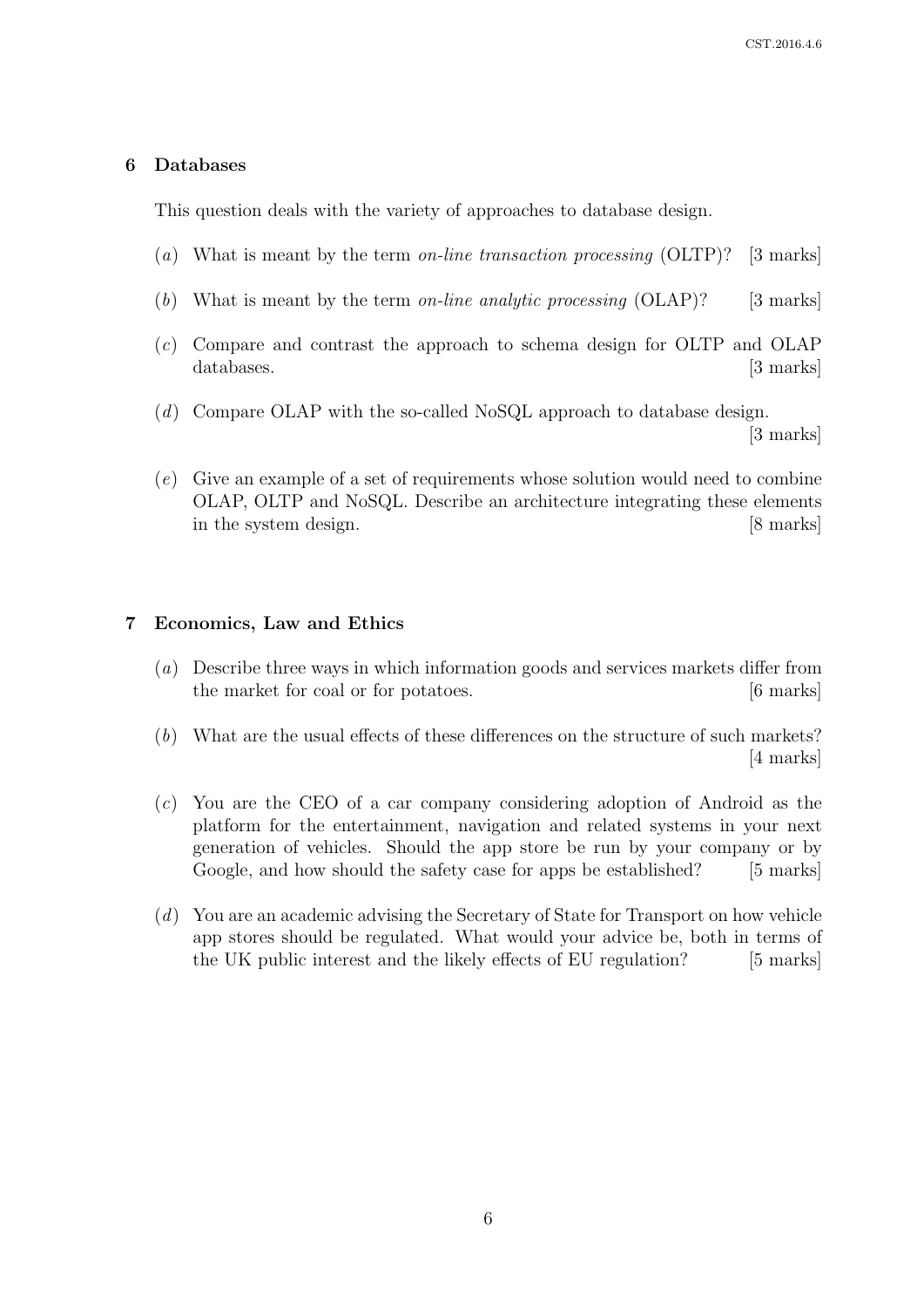# 8 Security I

(a) Block ciphers usually process 64 or 128-bit blocks at a time. To illustrate how their modes of operation work, we can use instead a pseudo-random permutation that operates on the 26 letters of the English alphabet:

|                                                              |  |  |  |  |  |  |  |  |  |  |  |  | $0 \quad 1 \quad 2 \quad 3 \quad 4 \quad 5 \quad 6 \quad 7 \quad 8 \quad 9 \quad 10111213141516171819202122232425$ |
|--------------------------------------------------------------|--|--|--|--|--|--|--|--|--|--|--|--|--------------------------------------------------------------------------------------------------------------------|
| $m$ ABCDEFGHIJKLMNOPQRSTUVWXYZ                               |  |  |  |  |  |  |  |  |  |  |  |  |                                                                                                                    |
| $E_K(m)$ D G W X T E R L Y Z O J N S I Q P C U H B V F A M K |  |  |  |  |  |  |  |  |  |  |  |  |                                                                                                                    |

As the XOR operation is not defined on the set  $\{A, \ldots, Z\}$ , we replace it here during encryption with modulo-26 addition (e.g.,  $C \oplus D = F$  and  $Y \oplus C = A$ ).

 $(i)$  Decrypt the following ciphertexts, which were encrypted using

|      | (A) Electronic codebook mode: UOMHDJT         | $[2 \text{ marks}]$ |
|------|-----------------------------------------------|---------------------|
|      | (B) Cipher feedback mode: RVPHTUH             | [4 marks]           |
|      | (C) Output feedback mode: LNMSUUY             | [4 marks]           |
| (ii) | Determine the CBC-MAC for the message TRIPOS. | $[4 \text{ marks}]$ |

- (b) Consider another small pseudo-random permutation, this time defined over the set of decimal digits  $\{0, 1, 2, \ldots, 9\}$ , using modulo-10 addition instead of XOR  $(e.g., 7 \oplus 3 = 0).$ 
	- (i) You have intercepted the message 100 with appended CBC-MAC block 4. The message represents an amount of money to be paid to you and can be of variable length. Use this information to generate a message that represents a much larger number, and provide a valid CBC-MAC digit, without knowing the pseudo-random permutation or key that the recipient will use to verify it. [4 marks]
	- $(ii)$  What mistake did the designer of the communication system attacked in part  $(b)(i)$  make (leaving aside the tiny block size), and how can this be fixed? [2 marks]